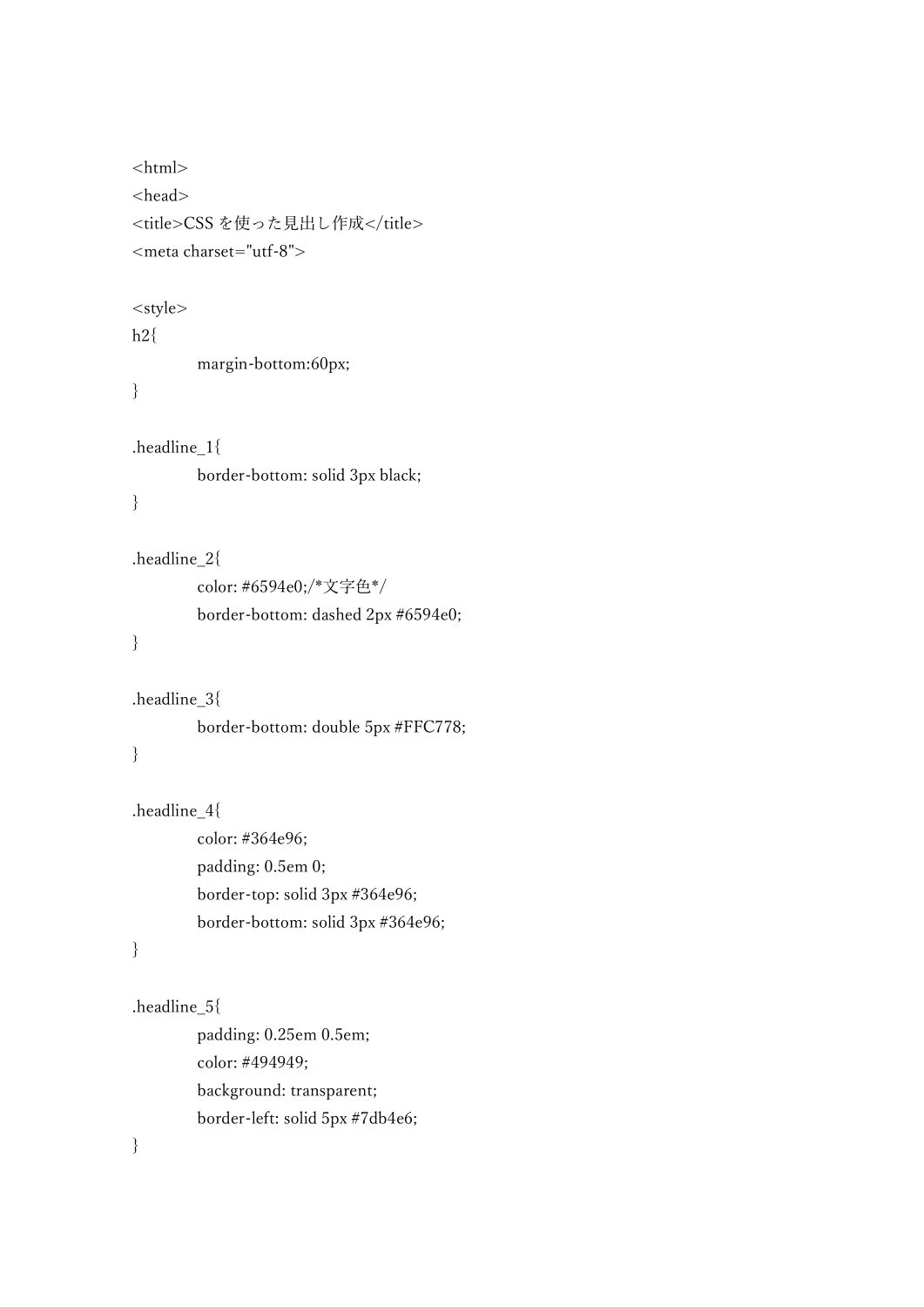```
.headline 6{
```
padding: 0.5em; color: #010101; background: #eaf3ff; border-bottom: solid 3px #516ab6;

}

```
.headline_7{
```
padding: 0.5em; color: #494949; background: #fffaf4; border-left: solid 5px #ffaf58;

}

.headline\_8{

border-bottom: solid 3px #cce4ff; position: relative;

}

.headline\_8:after { position: absolute; content: " "; display: block; border-bottom: solid 3px #5472cd; bottom: -3px; width: 20%;

}

```
.headline_9{
```
position: relative; padding: 0.6em; background: #e0edff;

}

.headline\_9:after {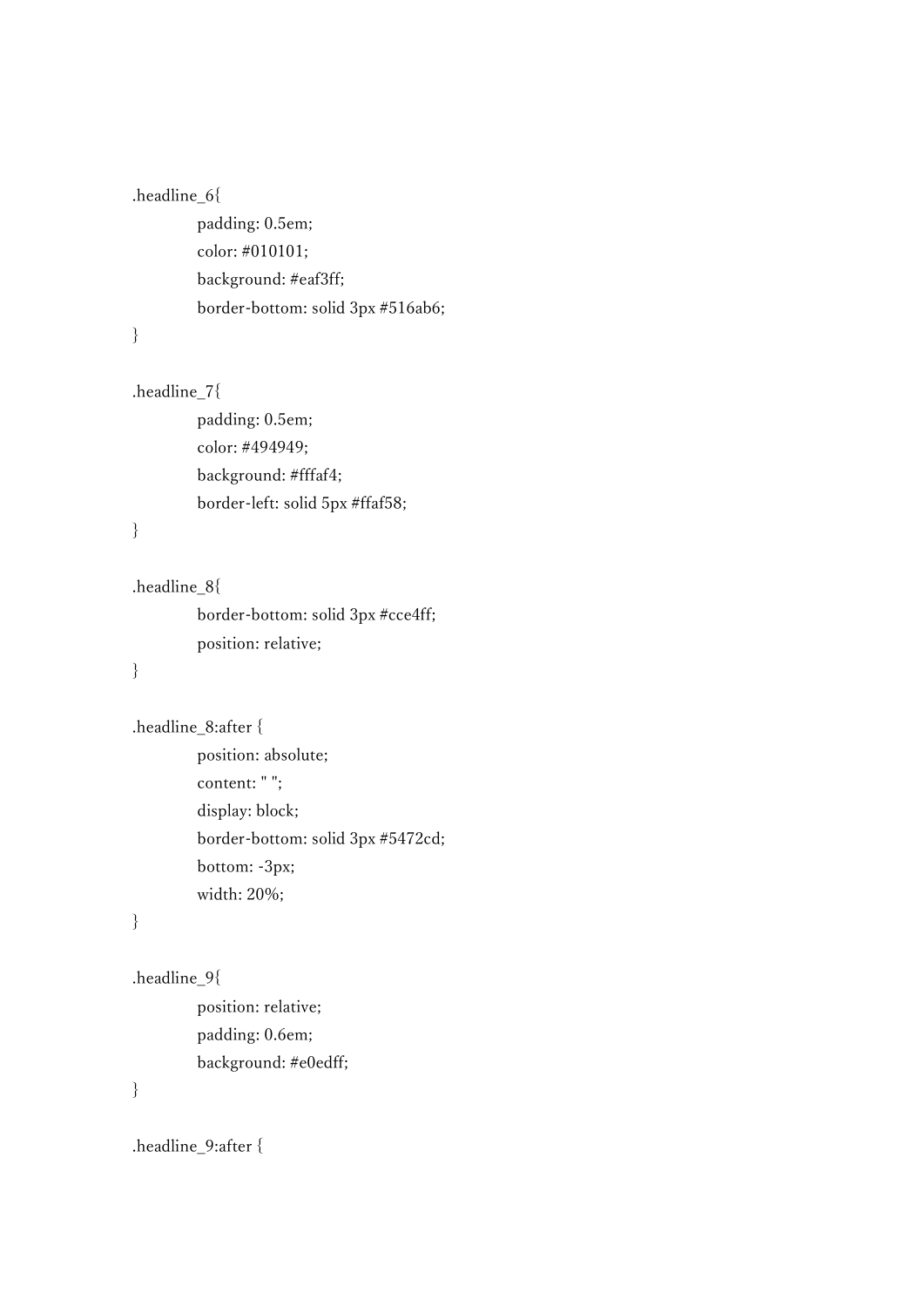```
 position: absolute;
 content: '';
 top: 100%;
 left: 30px;
 border: 15px solid transparent;
 border-top: 15px solid #e0edff;
 width: 0;
 height: 0;
```
}

```
.headline_10{
```
position: relative; padding: 0.5em; background: #a6d3c8; color: white;

}

```
.headline_10:before {
   position: absolute;
   content: '';
   top: 100%;
   left: 0;
   border: none;
   border-bottom: solid 15px transparent;
   border-right: solid 20px rgb(149, 158, 155);
}
</style>
```

```
<meta http-equiv="Content-Type" content="text/html; charset=utf-8">
</head>
```

```
<body>
<h2 class="headline_1">見出し</h2>
<h2 class="headline_2">見出し</h2>
<h2 class="headline_3">見出し</h2>
```